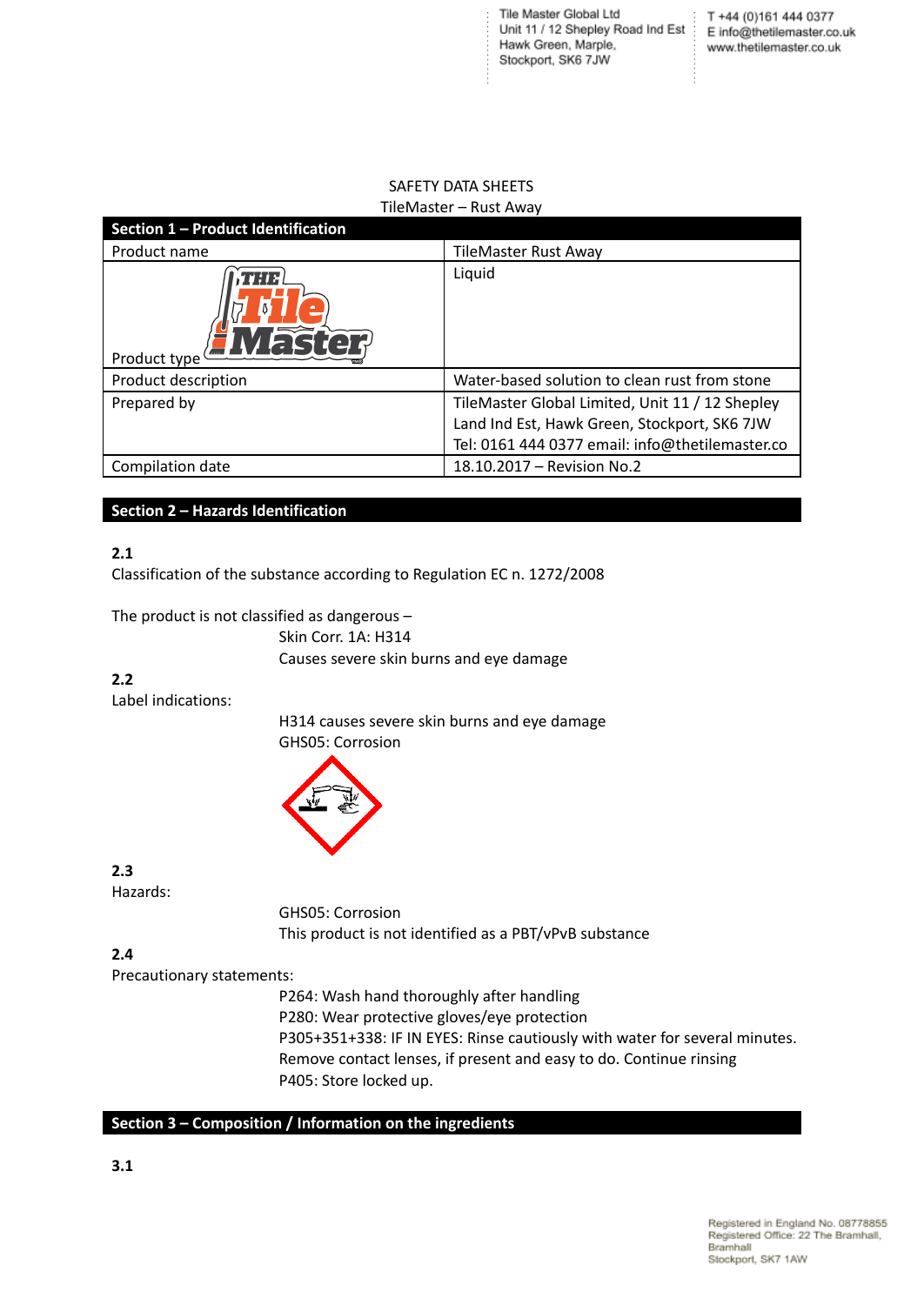Tile Master Global Ltd The master Global Etd Text 1 +44 (0)161 444 0377<br>Unit 11 / 12 Shepley Road Ind Est | E info@thetilemaster.co.uk Hawk Green, Marple, Stockport, SK6 7JW

T +44 (0)161 444 0377 www.thetilemaster.co.uk

Substances:

| Name                 | <b>EINECS</b> | CAS       | <b>CHIP</b><br>Classifi<br>cation | <b>CLP Classification</b> | Percen |
|----------------------|---------------|-----------|-----------------------------------|---------------------------|--------|
| ORTHOPHOSPHORIC ACID | 231-633-2     | 7664-38-2 |                                   | Skin Corr. 1B: H314       | 10-12% |

#### **Section 4 – First Aid Measures**

## **4.1**

First aid measured description:

In case of contact with the skin: Wash the area with soap and water, remove dirty shoes and clothes if contact via area. Consult a doctor in case of irritation, swelling or redness persist. In case of contact with the eyes: bathe and rinse well with water for 15 minutes.

## **4.2**

Main symptoms and effects both acute and delayed, see chapter 11:

Skin contact: Redness, irritations Eyes contact: Eyes irritation Ingestion: There may be irritation of the throat Inhalation: No symptoms.

### **4.3**

Indication on the eventual necessity of contacting a doctor and special treatments - Follow doctor's instructions.

### **Section 5 – Anti-Fire Measures**

## **5.1**

The product is not flammable

**5.2**

Exposure hazards: In combustion emits toxic fumes

## **5.3**

Wear self-contained breathing apparatus. Wear protective clothing to prevent contact with skin and eyes.

#### **Section 6 – Accidental Release Measures**

## **6.1**

Personal equipment, protective clothing and emergency procedures:

Wear suitable protective clothes

## **6.2**

Precautions for the environment:

Do not pour down drains

## **6.3**

Methods and materials to collect and clean:

Collect with absorbent materials like sand, sawdust and dispose according to proper rules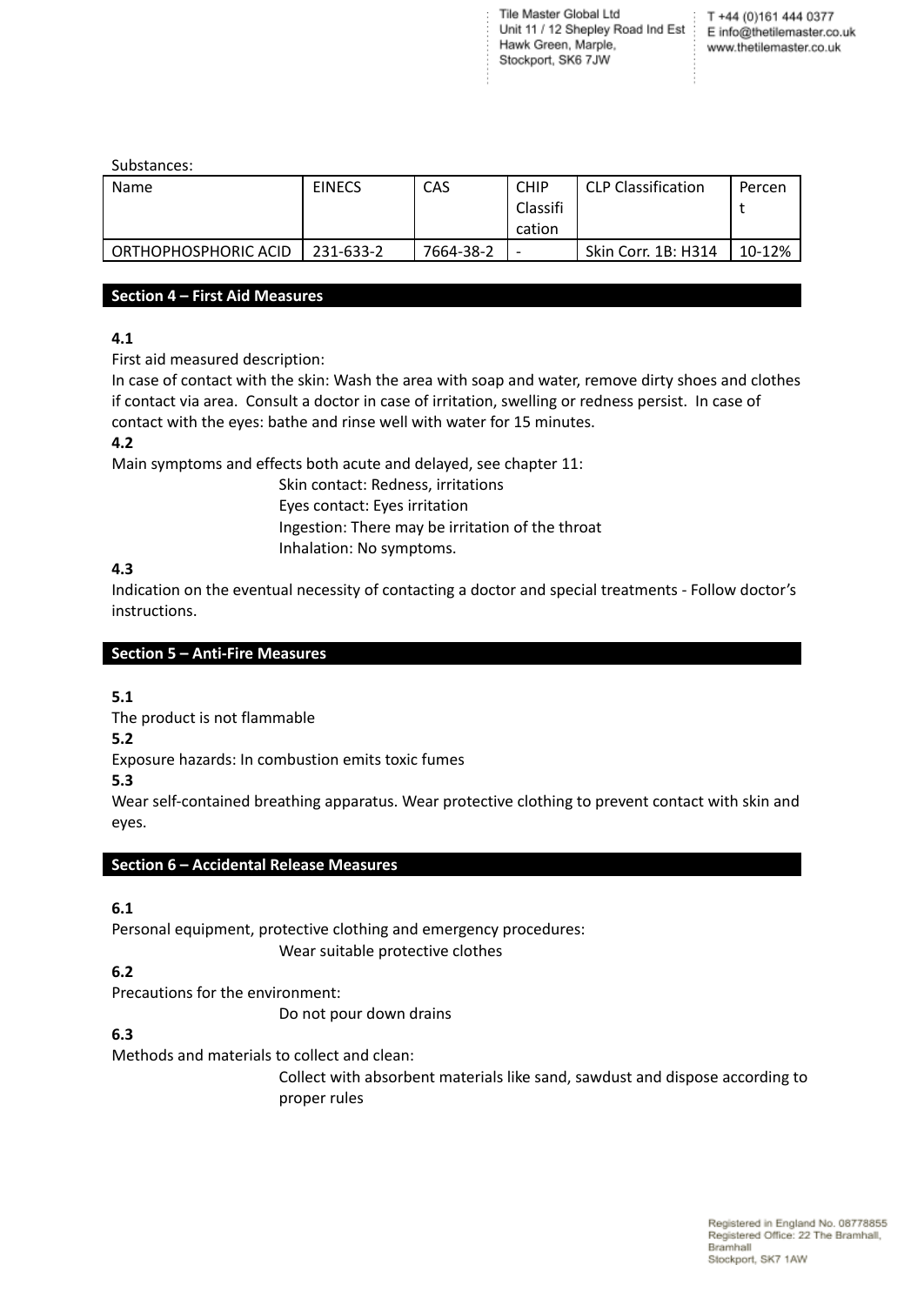Tile Master Global Ltd Unit 11 / 12 Shepley Road Ind Est Hawk Green, Marple, Stockport, SK6 7JW

T +44 (0)161 444 0377 E info@thetilemaster.co.uk www.thetilemaster.co.uk

### **Section 7 – Handling and Storage**

#### **7.1**

Precautions for safe handle:

Wear gloves, apron, mask and boots.

**7.2**

Safe warehouse:

Keep container well sealed in a dry place; protect from freeze and avoid temperatures higher than 40°C. Do not keep in warehouse together with acids and strong basis.

#### **Section 8 – Exposure Control and Protection**

#### **8.1**

Since the use of suitable technical measures should be first than personal protection equipment, it's necessary to ensure a proper ventilation through the use of a good aspiration device or the polluted air discharge. If these operations do not keep product concentration under minimum exposure values, it will be necessary to wear a suitable breathing apparatus protection. During use, refer to danger label for more details. Personal protective clothes must be in compliance with the rules here below indicated:

Hands Protection

Protect hands using working gloves, II category. (ref. Directive 89/686/CEE and Rule EN 374) like: PVC, neoprene, nitrile or equivalent.

The final choice of the gloves must consider: degradation, breaking time and permeability. In case of mixtures the gloves resistance must be checked before using, it is not foreseeable. Gloves have a wear and tear term that depends on exposure time.

Eyes Protection Wear sealing protective mask (ref. Rule EN 166)

Skin Protection Wear long sleeves working clothes and shoes for professional use, II category. (ref. Directive CEE and EN 344 rule). Wash with plenty of water after taking protective clothes off. Breathing Protection

In case of overcoming of the limit value of one or more substances present in the product, wear a mask with filter A type or the universal type, whose class (1,2 or 3) will be chosen according to the use. (ref. EN 141 Rule). The use of breathing apparatus protections, like mask with filter for organic vapors and powders/fog, it's compulsory in absence of technical measures to limit the worker exposure. The protection given by the mask is limited anyway. If the substance is odourless or in case of emergency (unknown time of exposure or the oxygen level in the ambient is lower than 17%) wear a compressed air auto-breather at open circuit (ref. Rule EN 137) or a respirator with external air outlet for the use with whole mask, semi-mask or nozzle. (Ref. Rule EN 138). If there's the risk to get squirts or sprinkles due to the type of work performed, it's necessary to foresee a suitable mucous protection (mouth, nose, eyes) in order to avoid accidental absorptions.

#### **8.2**

Limits of exposure:

No substance at exposure limit

**8.3**

Exposure control, Technical controls:

Handle in well ventilated areas

**8.4**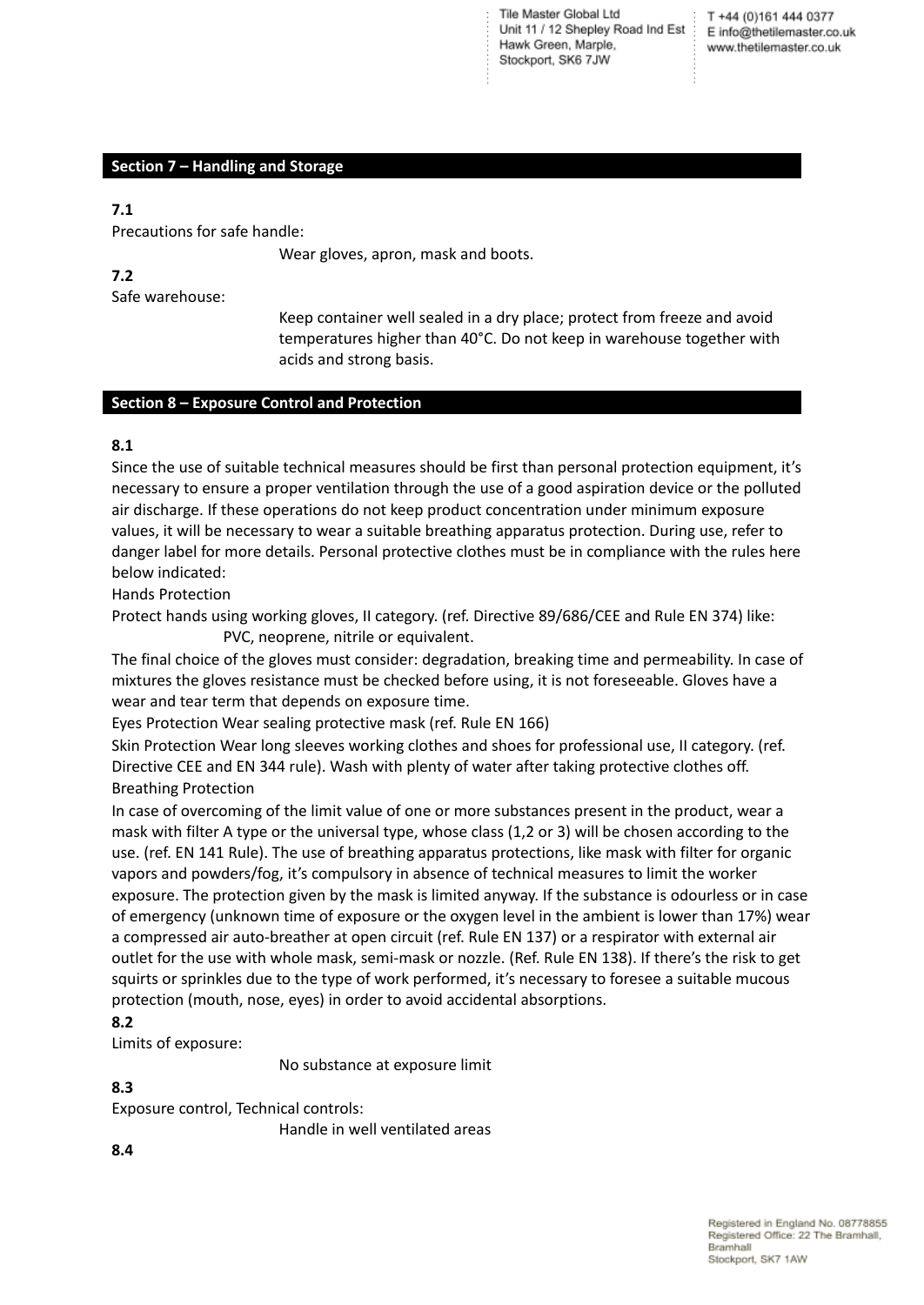Tile Master Global Ltd<br>
Init 11 / 12 Shepley Road Ind Est<br>  $E = \inf \left( \frac{m}{2} \right)$ <br>
E info@thetilemaster.co.uk<br>
Hawk Green, Marple,<br>
Stockpart, S.K. 2.7 M. Stockport, SK6 7JW

ţ

Individual protection:

Wear gloves and mask, in normal use conditions no vapors is generated

**8.5**

Environmental protection:

#### Avoid discharge in sewers

| <b>Name</b>                        | <b>State</b> | 8 Hour TWA | 15 Min. Stel     | l 8 Hour TWA | $\lq$ 15 min.<br><b>STEL</b> |
|------------------------------------|--------------|------------|------------------|--------------|------------------------------|
| <b>ORTHOPHOSPHORIC</b><br>ACID100% | UK           | 1 mg/m $3$ | $2 \text{ mg/m}$ |              |                              |

# **Section 9 – Chemical and Physical Propoerties**

| 9.1                   |                                |
|-----------------------|--------------------------------|
| Status:               |                                |
| Color:                | Liquid                         |
|                       | Clear                          |
| Odor:                 | Characteristic odour           |
| Smelling threshold:   |                                |
|                       | Non-oxidising (by EC criteria) |
|                       |                                |
| pH:                   | $\langle$ 2                    |
| <b>Boiling point:</b> |                                |
|                       | 100°C approx.                  |
| Fusion point:         | <b>ND</b>                      |
| Flashing point:       |                                |
|                       | $70^{\circ}$ C                 |
| Ignition temperature: | not determined                 |
| Vapors:               |                                |
|                       | Not determined                 |
| Viscosity:            | Non-Viscous                    |
| Solubility:           |                                |
|                       | Soluble                        |

### **Section 10 – Stability and Reactivity**

#### **10.1**

Reactivity:

No dangerous reaction in normal conditions of use

## **10.2** Chemical stability:

The product is stable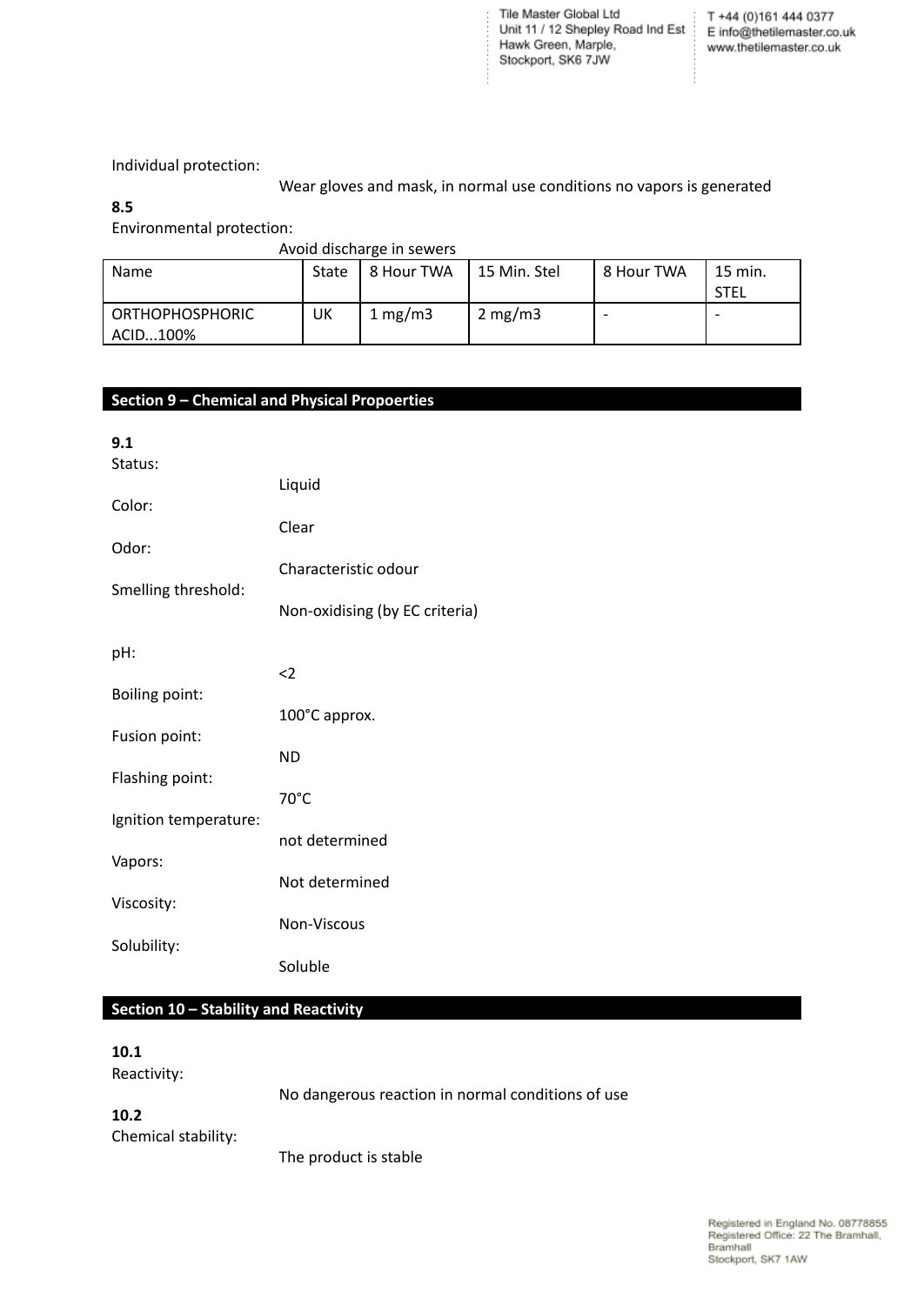Tile Master Global Ltd Unit 11 / 12 Shepley Road Ind Est Hawk Green, Marple, Stockport, SK6 7JW

T +44 (0)161 444 0377 E info@thetilemaster.co.uk www.thetilemaster.co.uk

### **10.3**

Possible dangerous reactions:

No dangerous reactions detected

## **10.4**

Conditions to avoid:

### **10.5**

Hazardous decomposition products:

Heat

Decomposition starts at temperatures higher than 150°C; in normal use conditions no decomposition is detected

### **Section 11 – Toxicological Infomation**

| ACID100%<br>$\sim$ $\sim$ $\sim$ $\sim$ $\sim$<br>OR <sub>1</sub><br>)PH | orl | $\sim$<br>RA. | LDSU | $-22$<br>ncct | Mø<br>/kg |
|--------------------------------------------------------------------------|-----|---------------|------|---------------|-----------|
|                                                                          |     |               |      |               | . .<br>ິ  |
|                                                                          |     |               |      |               |           |

Relevant hazards for substance:

| Hazard                        | Route      | <b>Basis</b>            |
|-------------------------------|------------|-------------------------|
| Skin corrosion/irritation     | <b>DRM</b> | ' Hazardous: calculated |
| Serious eye damage/irritation | <b>OPT</b> | Hazardous: calculated   |

#### Contact with the skin:

May cause irritation and redness Contact with the eyes: May be pain and redness, eyes may water profusely. There may be severe pain with vision becoming blurred. May cause permanent damage. Ingestion: May cause irritation to throat, nausea and stomach pain may occur Inhalation: May be irritation of the throat with a feeling of tightness in the chest

#### **Section 12 – Ecological Information**

There's no information on the product, so use it according to good working procedures, do not waste it in the environment. Absolutely avoid to waste product in the ground or drains. Call authorized companies if the product reaches water drains or in case of ground or flora pollution. Follow all the measures to reduce at the minimum level the effects on water drains.

#### **12.1**

Toxicity Information:

No data vailable

## **12.2**

Persistence and degradability Information:

The surfactants in this product comply with the biodegradability criteria as laid down in Regulation (EC) No. 648/2004 on detergents. Data to support this assertion are held at the disposal of the component authorities of the Member States and will be made available to them at their direct request or at the request of the detergent manufacturer.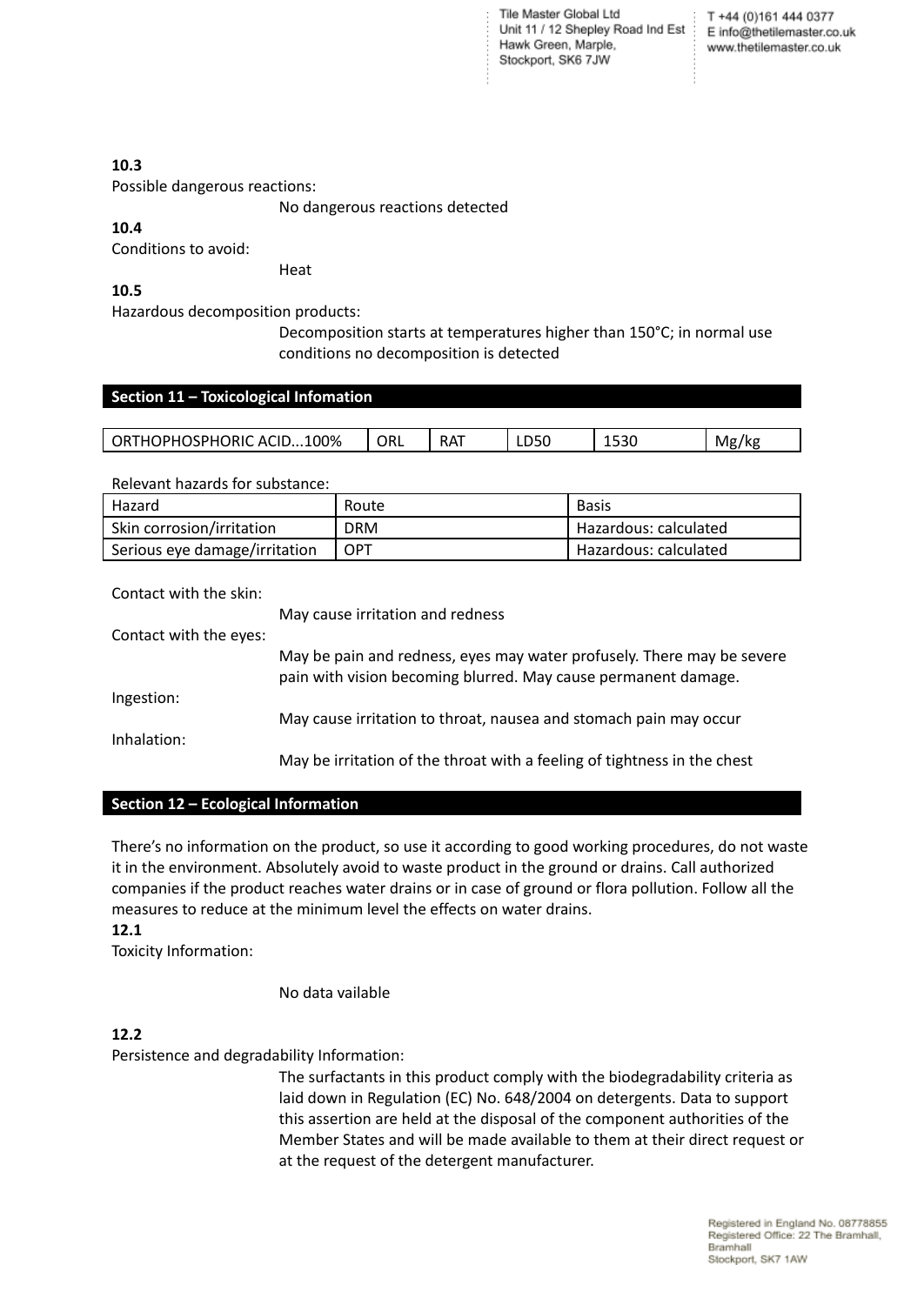Tile Master Global Ltd Unit 11 / 12 Shepley Road Ind Est Einfo@thetilemaster.co.uk Hawk Green, Marple, Stockport, SK6 7JW

T +44 (0)161 444 0377 www.thetilemaster.co.uk

### **12.3**

Potential bio-accumulative Information:

No bioaccumulation potential

# **12.4**

Mobility in the ground Information:

Readily absorbed into soil.

## **12.5**

Results of the PBT and vPvB evaluation Information:

This product is not identified as a PBT/vPvB substance

## **12.6**

Additional effects Information:

Negligible ecotoxicity

#### **Section 13 – Disposal Considerations**

### **13.1**

Waste Handling:

Re-use, if possible the product. Product residues must be regarded as special dangerous waste. Waste danger that contain this product must be evaluated on the basis of current rules.

Disposal:

Must be performed by company authorized to waste handling, according to national and local current rules. Polluted Packages, Polluted packages must be recovered or wasted in compliance with National rules concerning waste management.

### **Section 14 - Transport**

UN Number:

UN1805. Phosporic Acid, Liquid, Class 8, Packing III,

## **Section 15 – Regulatory Information**

Substances SVHC: none Annex XVII: none

#### **Section 16 – Other Information**

## **16.1**

This safety data sheet is prepared in accordance with Commission Regulation (EU) No 453/2010 Hazard indications:

**Flam. Liq.2** Flammable liquid, cat. 2 **Acute tox.3** High toxicity, cat. 3

**STOT SE 1** Specific toxicity for target - single exposure, Cat. 1

**Flam.Liq.3** Flammable liquid, cat.3

**STOT SE 3** Specific toxicity for target-single exposure, Cat.3

**Carc. 1B** Cancerougenicity, CAT 1 B

**Muta , 1B** Mutagenicity on stem cells, cat. 1 B